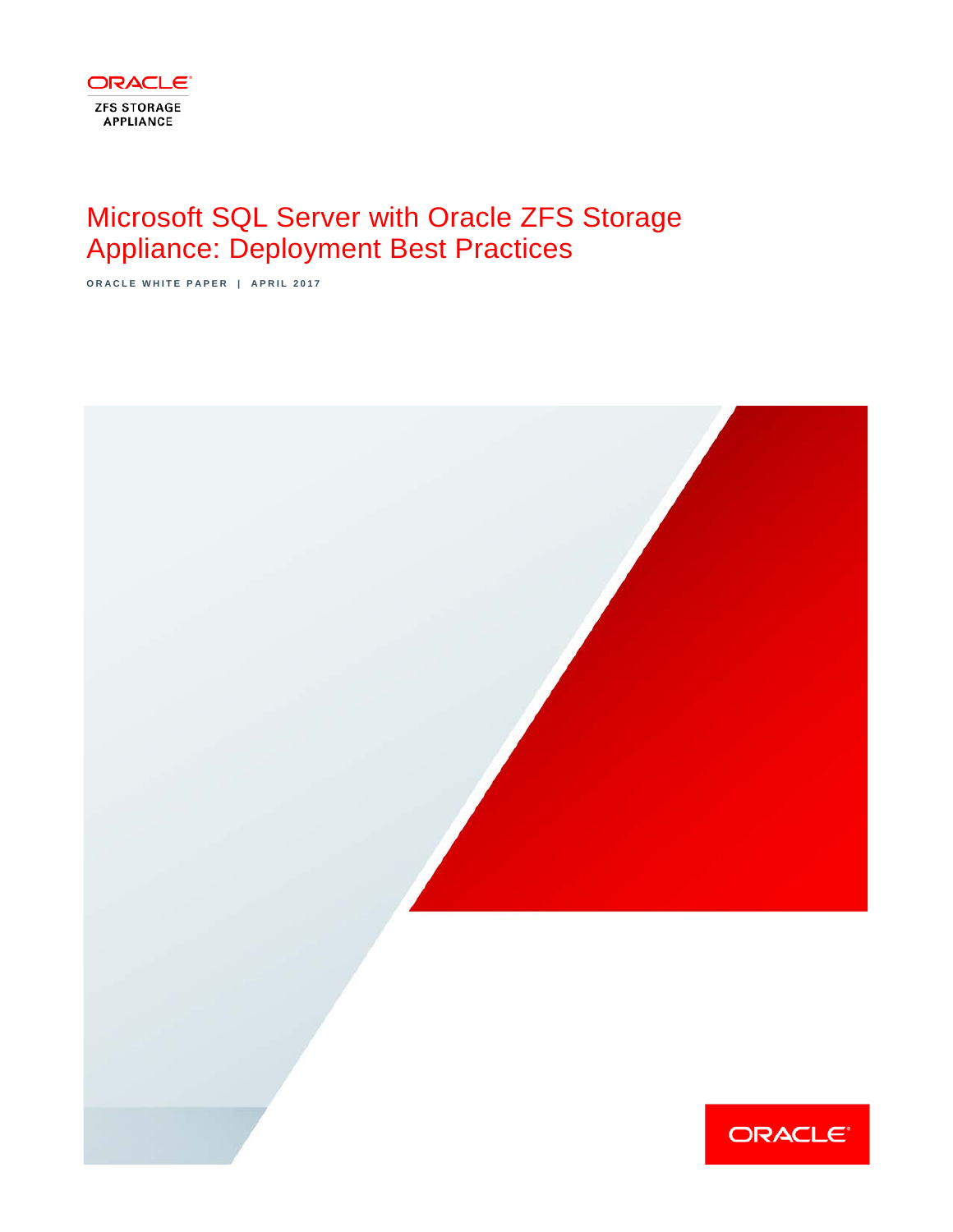# Table of Contents

| Introduction                                                         | 1                |  |  |  |  |
|----------------------------------------------------------------------|------------------|--|--|--|--|
| Maintaining High Availability                                        |                  |  |  |  |  |
| <b>Storing Data: Fundamental Units</b>                               | $\overline{2}$   |  |  |  |  |
| <b>Segregating Different Datatypes</b>                               | 3                |  |  |  |  |
| <b>Structuring Pool Layout</b>                                       | 3                |  |  |  |  |
| <b>Setting NTFS Allocation Unit Sizes</b>                            | 5                |  |  |  |  |
| <b>Setting Volume Block Sizes</b>                                    | 5                |  |  |  |  |
| <b>Applying Data Compression</b>                                     | 6                |  |  |  |  |
| <b>Ensuring LUN Partition Alignment</b>                              | 6                |  |  |  |  |
| <b>General Recommendations</b>                                       | $\boldsymbol{9}$ |  |  |  |  |
| Oracle ZFS Storage Appliance DRAM                                    | 10               |  |  |  |  |
| tempdb Database                                                      | 10               |  |  |  |  |
| Volume Space Management                                              | 10               |  |  |  |  |
| <b>Sample Configurations</b>                                         | 10               |  |  |  |  |
| Microsoft SQL Server Backups                                         | 11               |  |  |  |  |
| Microsoft SQL Server BLOCKSIZE                                       | 12               |  |  |  |  |
| Microsoft SQL Server MAXTRANSFERSIZE                                 | 12               |  |  |  |  |
| Microsoft SQL Server BUFFERCOUNT                                     | 12               |  |  |  |  |
| Microsoft SQL Server Compression Versus Oracle ZFS Storage Appliance |                  |  |  |  |  |
| Compression                                                          | 12               |  |  |  |  |
| Oracle ZFS Storage Appliance Access Protocols                        | 13               |  |  |  |  |
| Network Infrastructure                                               | 13               |  |  |  |  |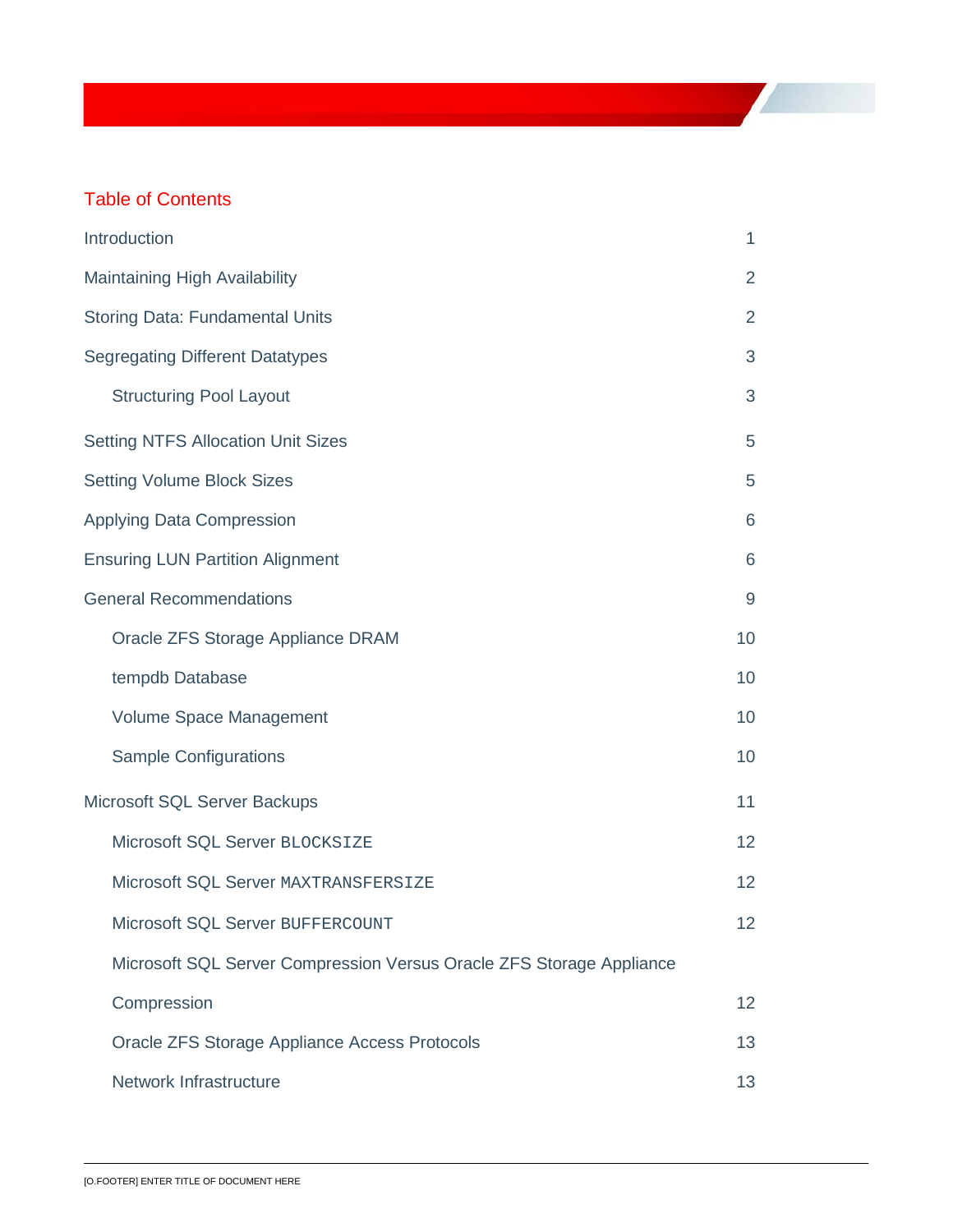[Conclusion](#page-16-0) 2014

[References](#page-17-0) 15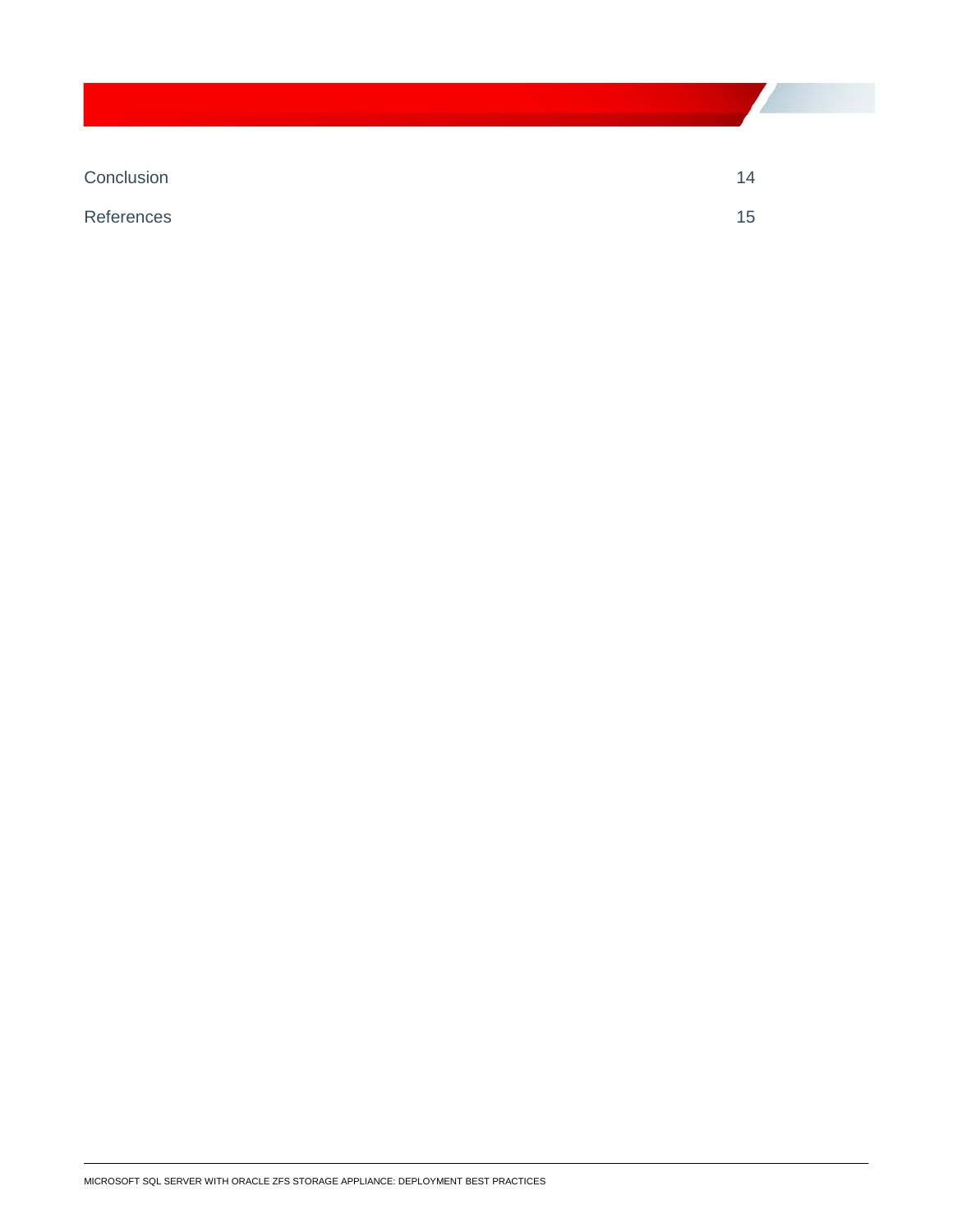# <span id="page-3-0"></span>**Introduction**

The products in the Oracle ZFS Storage Appliance family integrate advanced hardware and software architectures to offer agile, multiprotocol storage systems capable of running a demanding workload, including a variety of simultaneously operating applications and data services. Test results for industry-standard benchmarks—such as SPC-1, SPC-2, and SPECsfs—for Oracle ZFS Storage Appliance systems consistently demonstrate first-class performance characteristics.

Oracle ZFS Storage Appliance systems are based on an innovative, memory-centric storage architecture and a symmetric multiprocessing (SMP) operating system (OS) that delivers unparalleled NAS performance, efficiency, and value. They are coengineered with Oracle's converged infrastructure stack to accelerate Oracle Database production and development test environments. They incorporate a hybrid disk storage technology that tailors the usage of data disks, log cache solid-state drives (SSDs), and read cache SSDs to the specific needs of the data share. Additional features include variable storage record size, data compression, and multiple connectivity options.

As a unified storage solution, Oracle ZFS Storage Appliance systems provide an excellent base for Microsoft Windows Server deployments by providing iSCSI or Fibre Channel block storage for Microsoft SQL Server, and network file system (NFS) or server message block (SMB) file storage for Microsoft Windows client access.

This paper discusses the best practices to follow when deploying Microsoft SQL Server on an Oracle ZFS Storage Appliance system. The intended audience is storage administrators and Microsoft SQL Server database administrators.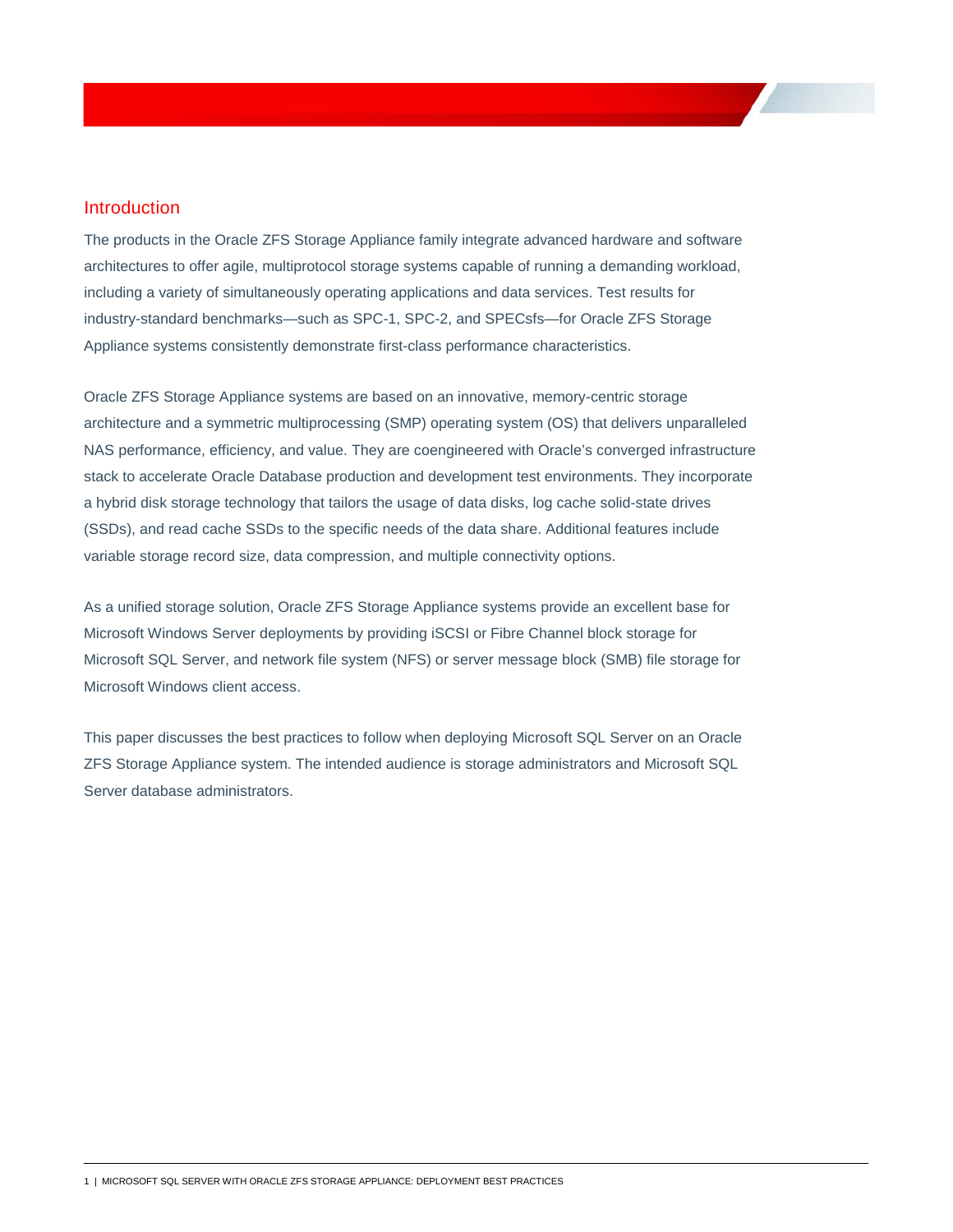# <span id="page-4-0"></span>Maintaining High Availability

As with any business-critical application, high availability is a key design criterion to be considered when deploying a Microsoft SQL Server installation. Microsoft SQL Server 2016 can be installed on local and/or shared file systems, and Oracle ZFS Storage Appliance systems can satisfy both of these options. Local file systems (from the Microsoft Windows Server perspective) are hosted as block volumes—iSCSI and/or Fibre-Channel-connected LUNs and file systems as SMB and/or NFS volumes.

High availability starts with the network connectivity supporting the storage and server interconnectivity. Any design for the storage infrastructure should avoid single points of failure. Because there are many white papers and publications covering storage-area networking and network-attached storage resilience, those topics are not covered in detail in this paper.

# <span id="page-4-1"></span>Storing Data: Fundamental Units

Microsoft SQL Server datastores consist of two fundamental data structure containers: data files and log files.

The data files contain the information that would normally be considered the data. A database can consist of one or multiple data files. In Microsoft SQL Server, data files are identified by the filename extension .mdf.

Log files are used to store the update, addition, and deletion transactions in a replayable format, and they are stored to allow the database to be restored to a particular point in time. In Microsoft SQL Server, log files have the file extension .ldf.

A third file type is also created during the running and administration of Microsoft SQL Server: the backup files, which contain restorable copies of the database files to recover from mishaps, corruption, or maladministration.

The fourth type that might potentially be associated with a database is a .ndf file, which is a secondary file that Microsoft SQL Server might use. These are known as "next files." For the purposes of this document, next files are considered the same as data files.

Microsoft SQL Server does not enforce this naming scheme, but it is a good practice to maintain the files according to this standard to avoid ambiguity and confusion.

A database consists of one or more data files and one or more log files, with potentially a number of next files, as shown in Figure 1.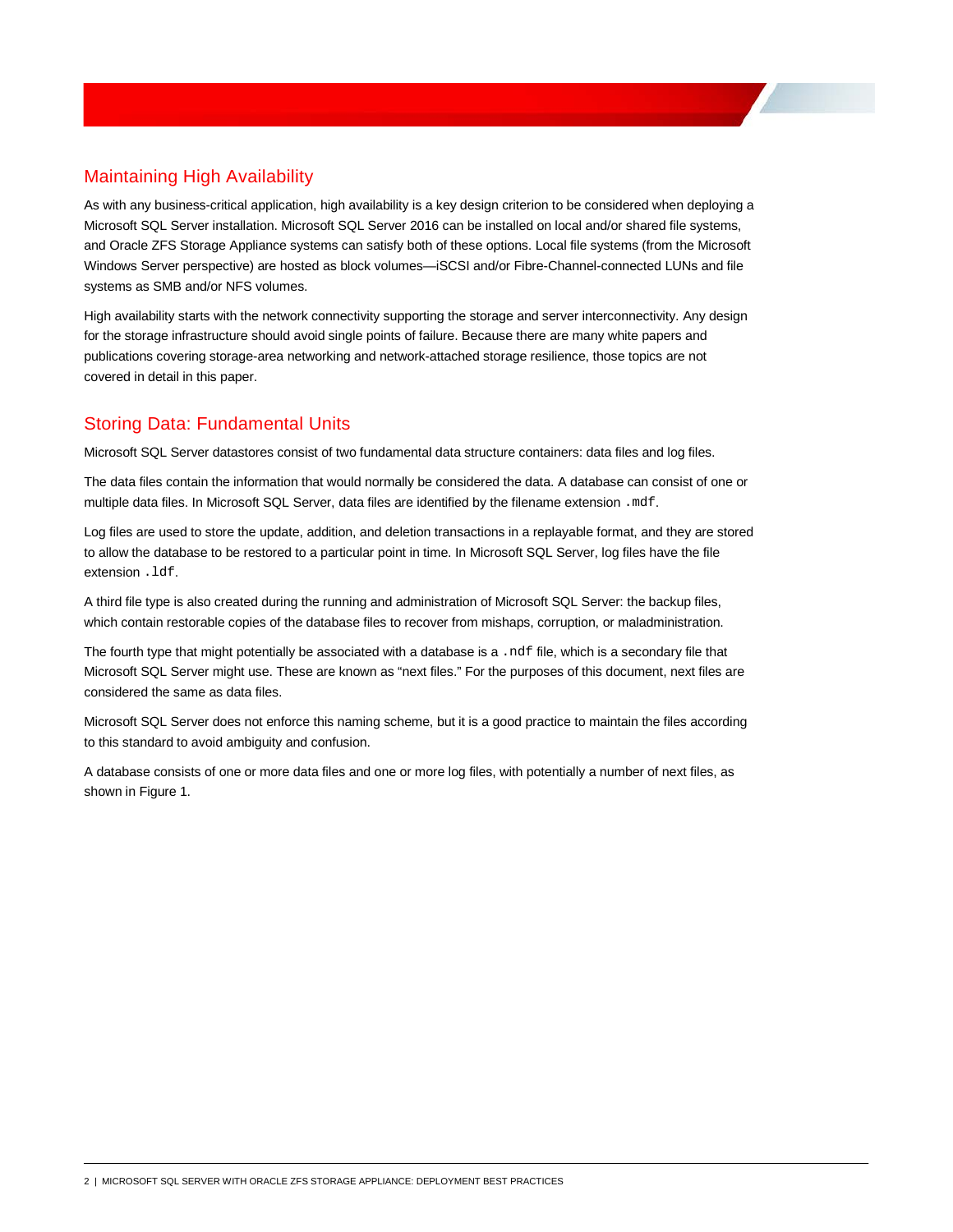

<span id="page-5-0"></span>Figure 1. Microsoft SQL Server file types

# Segregating Different Datatypes

When they are created with Microsoft SQL Server Management Studio, the database log and data files are, by default, placed in the same directory. There are a number of good arguments for not placing them on the same logical drive—never mind the same directory—including the following fundamental points. There is a performance impact when reading from and writing to the same drive when applying log transactions to the data files. Also, the contention for the logical drive's queue resources could be potentially stretched too far in a highly volatile environment.

Similarly, backup files should be stored on yet more logical drive(s) and, preferably, on a different server or storage platform located in a different site.

Separating the differing datatypes allows for input/output (I/O) activity to occur, and it allows for more administrative control.

### <span id="page-5-1"></span>Structuring Pool Layout

Oracle ZFS Storage Appliance systems use the concept of a storage pool, which is a collection of storage and cache devices exclusively assigned to the pool. Storage is provisioned in shared file systems or block storage, and it is backed by intent-log and write-cache devices. Figure 2 illustrates an Oracle ZFS Storage Appliance system's Hybrid Storage Pool technology.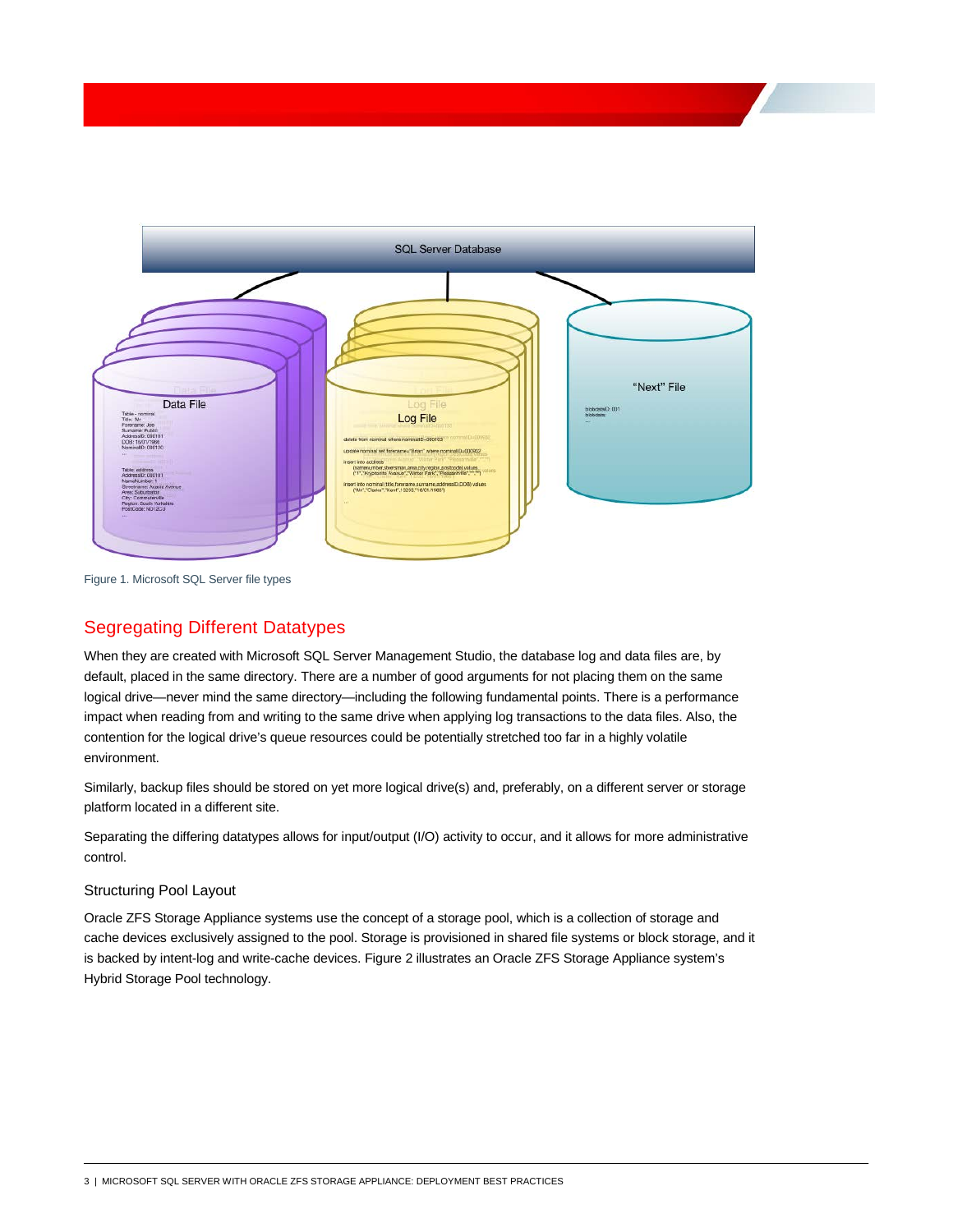

### Figure 2. Hybrid Storage Pool technology for an Oracle ZFS Storage Appliance system

To provide the most efficient service to applications, the number of pools should be kept to a minimum, with similar or identical configurations combined. For example, RAID-1 pools should be configured as a single RAID-1 pool, thus allowing the maximum number of cache devices to be configured for that pool. Remember that cache and log devices are exclusively assigned to a pool.

While complying with the best practice to separate the Microsoft SQL Server datatypes and taking the foregoing into consideration, a single pool should be configured with separate LUNs provisioned for data tables, redo logs, and backup areas. Figure 3 shows an example pool and volume configuration.



Figure 3. Pool and volume configuration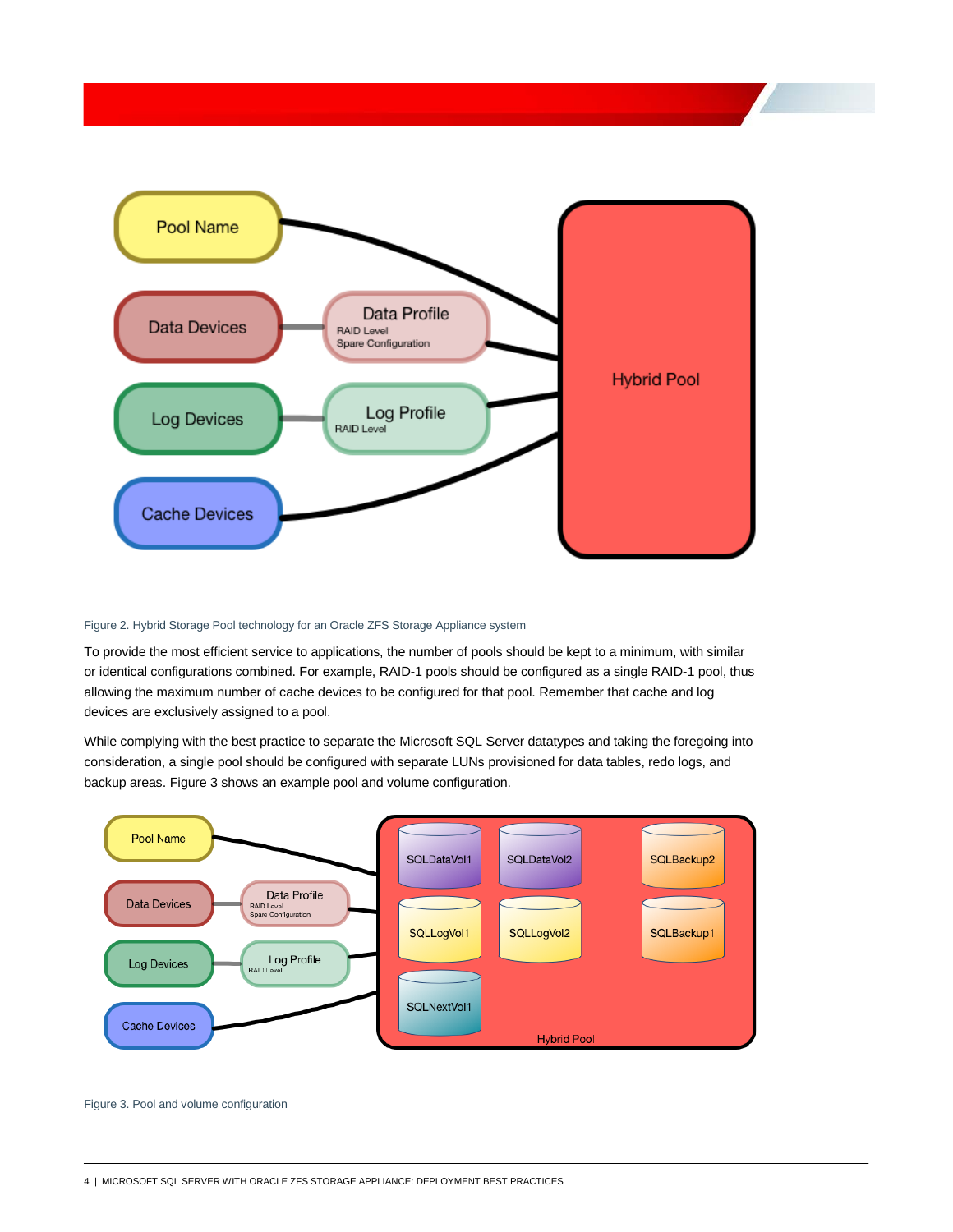# <span id="page-7-0"></span>Setting NTFS Allocation Unit Sizes

When deploying Microsoft SQL Server on block volumes, it is highly advisable to choose the block size based on the typical (or highest precedence) use of the database. For example, an online transaction processing (OLTP) database might potentially require a different configuration from a data warehousing (DW) one. Similarly, a reference (or mostly read-only) database might require a different configuration from a highly volatile one.

In addition, block volumes form the basis for Microsoft new technology file systems (NTFSs). These file systems have an inherent block or allocation size specified when the file systems are formatted.

By default, the volume format operation from Microsoft Windows Server 2008 and later uses the following allocation unit sizes:

### **TABLE 1. NTFS DEFAULT ALLOCATION SIZES**

| Volume Size   | <b>Allocation Unit Size</b> |
|---------------|-----------------------------|
| 7 MB-16 TB    | 4 KB                        |
| 16 TB-32 TB   | 8 KB                        |
| 32 TB-64 TB   | 16 K                        |
| 64 TB-128 TB  | 32 K                        |
| 128 TB-256 TB | 64 KB                       |

Per Microsoft best practices, choose an allocation unit size of 64 KB for all data and log volumes. If you choose the standard 4 KB allocation unit size, do not enable compression.

# <span id="page-7-1"></span>Setting Volume Block Sizes

Using the recommended 64 KB allocation size, it follows that the block size of the underlying volume should be a multiple of 64 KB.

The choice of block size is influenced by the most prevalent or highest-priority mode of operation—OLTP or DW because databases can be a mixture of both types of access during phases of operation, for example, differing during the day or by the date.

OLTP access is characterized by random reads and writes, which update many small areas of the database and rely very heavily on indices, with potentially many users requiring concurrent access. The database can be described as volatile, and the overriding priority in this case is input/output operations per second (IOPS).

Contrasting OLTP with DW workloads, the latter shows predominant access by sequential reads and writes: data is searched in full-table scans, or tables are appended with bulk loads. Index operations tend to be lighter than OLTP operations, with index updates being the most common. These workloads tend to be low-concurrency, and data can be considered nonvolatile, relative to OLTP workloads. DW workloads require more bandwidth (megabytes per second) than IOPS.

Oracle ZFS Storage Appliance systems provide intelligent caching systems and algorithms that allow random I/O requests to be combined, where appropriate, in terms of locality and time. This feature effectively streamlines random I/O requests into as sequential an order as possible within the constraints. When combined with dynamic block size I/O operations, Oracle ZFS Storage Appliance systems mitigate the performance impact of running different forms of workloads on a given storage configuration.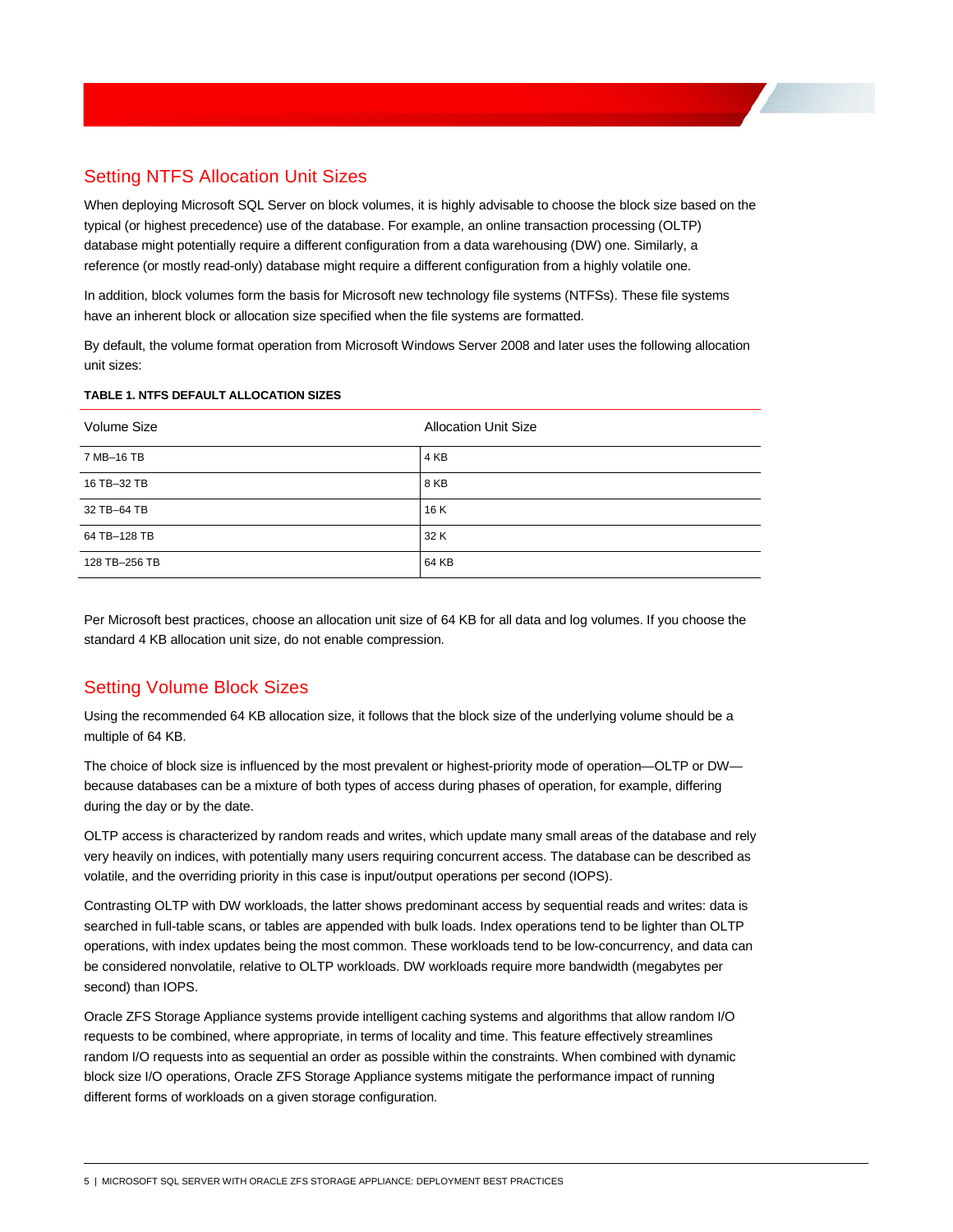The recommendation for volume block size per workload type is as follows:

| Workload Type                        | Workload I/O Request Size | Volume Block Size |
|--------------------------------------|---------------------------|-------------------|
| <b>Online Transaction Processing</b> | 8 K-16 K                  | 128 KB/256 KB     |
| Decision Support/Data Warehousing    | 64 KB-512 KB              | 1024 KB           |

### **TABLE 2. RECOMMENDED VOLUME BLOCK SIZE BY WORKLOAD TYPE**

# <span id="page-8-0"></span>Applying Data Compression

Oracle ZFS Storage Appliance systems allow data on disk to be compressed automatically and transparently to the application. Various levels of compression are available, with increasing performance impact as the data compression level increases.

**Note:** Oracle ZFS Storage Appliance compression should not be used when Microsoft SQL Server row and page compression is deployed; these two compression modes should be considered mutually exclusive.

In practice, the lowest compression level, LZJB, can provide better performance than no compression, thanks to the performance features of Oracle ZFS Storage Appliance systems and the decreased amount of data to be read or written to disk.

The suitability of Oracle ZFS Storage Appliance compression depends on the type of data being stored and the data's compressibility. BLOB storage might not be a candidate for compression, for example, if it is used to store JPEG images, because these are already compressed.

Oracle ZFS Storage Appliance systems apply compression to blocks only if the data blocks compress well, because compressing already-compressed data results in a larger block than the singly-compressed data. In pure textual databases, compression can save a large amount of space.

The best advice for determining compression viability is to run performance tests using Microsoft's SQL Server simulation utility, SQLIOSim or its newer counterpart, DiskSpd, both of which are available for download from Microsoft.

# <span id="page-8-1"></span>Ensuring LUN Partition Alignment

With larger block sizes, partition alignment becomes important. Partition alignment refers to the degree to which the NTFS data blocks "line up" with the underlying volume block boundaries, as shown in Figure 4.

| NTFS File System                       | 64KB Unit   | 64KB Unit | 64KB Unit | 64KB Unit | 64KB Unit | 64KB Unit   | 64KB Unit | 64KB Unit |
|----------------------------------------|-------------|-----------|-----------|-----------|-----------|-------------|-----------|-----------|
| Oracle ZFS Storage<br>Appliance Volume | 256KB Block |           |           |           |           | 256KB Block |           |           |

Figure 4. Aligned blocks and units

 $\mathbf{I}$ 

Misalignment can occur at the logical start of the volume where volume labels are written during the initialization process. For example, misalignment could occur due to the placement of the master boot record (MBR), which contains bootstrap code, a disk signature, the partition table information, an MBR signature, and some padding bytes. This structure is 512 bytes in total length.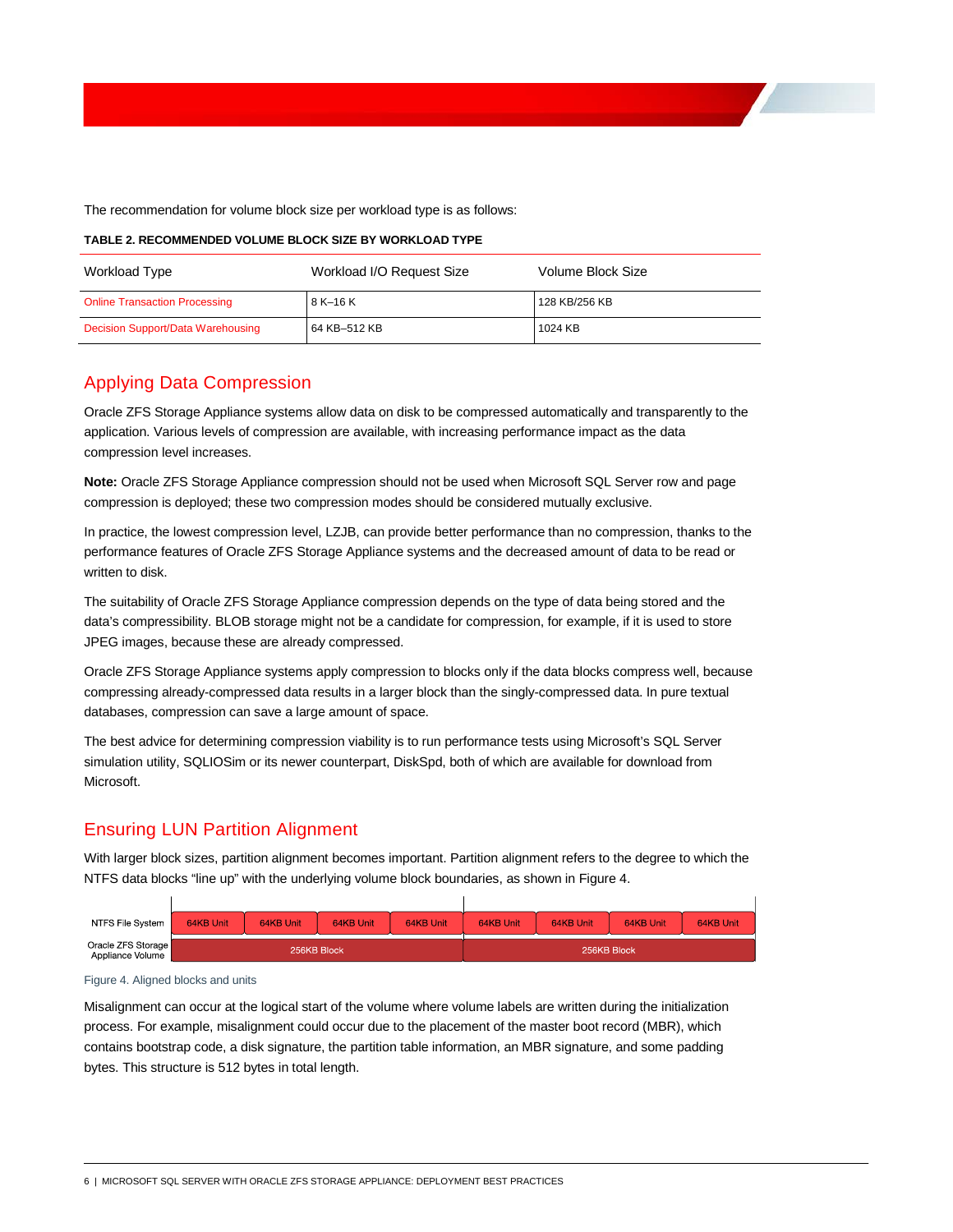When a globally unique identifier partition table (GPT) header is used, as is the case with larger disks, the structure contains a protective MBR, a primary GPT header, and four partition definitions per logical block address (LBA). The partition data resides in LBA34 onward, and a duplicate GPT entry table and a secondary GPT header follow that.

GPT structures are based on LBAs, each consisting of blocks that are the underlying physical sector size of the supporting drive. Typically this is 512 bytes, which is the traditional block size, or 4,096 bytes. The drive block size is different from the volume block size and represents the smallest I/O unit of the physical drive. For block-based LUNs presented by an Oracle ZFS Storage Appliance system, drive block size is set at 512 bytes. The structures are illustrated in Figure 5.



Figure 5. MBR and GPT structures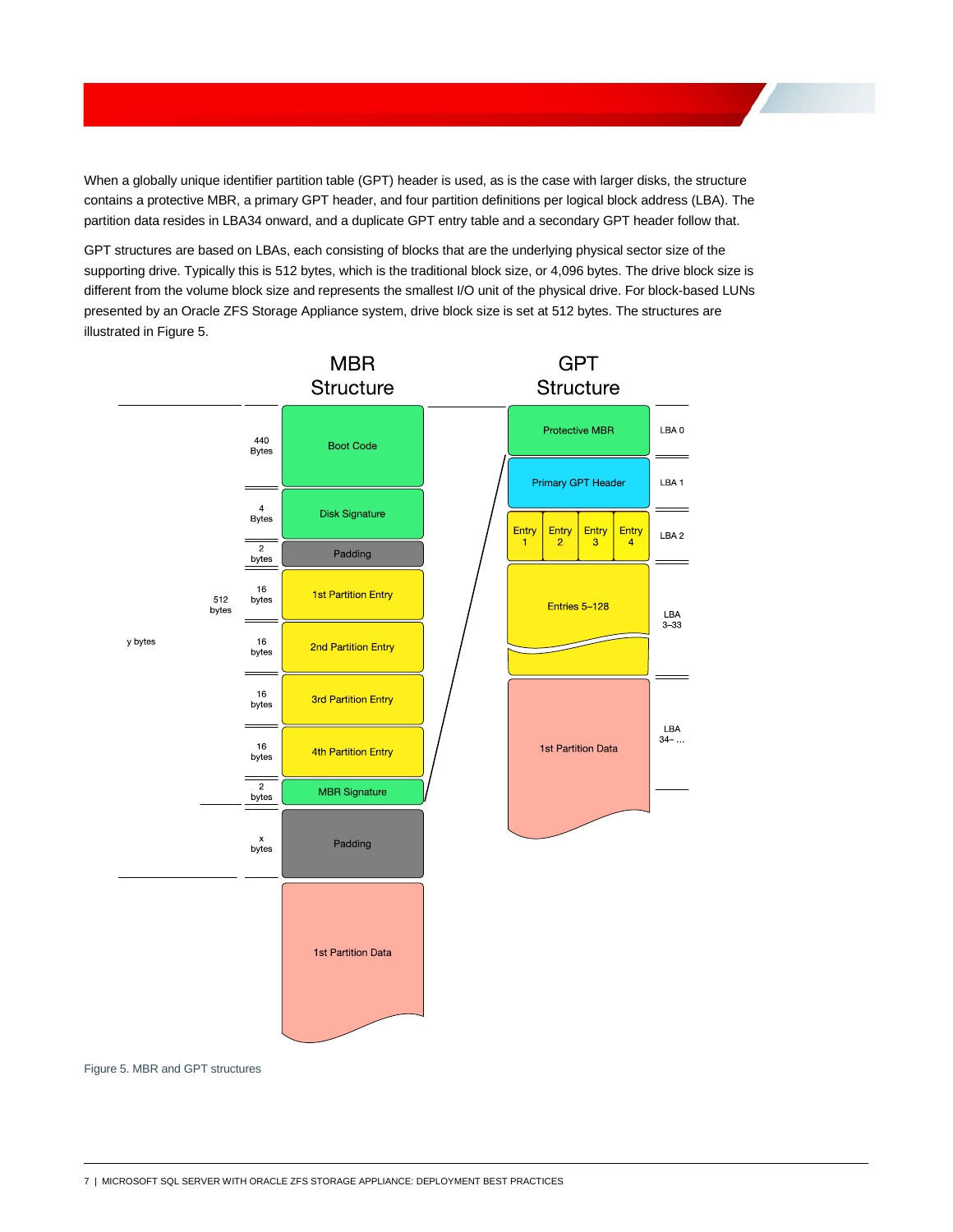A native file system placement is at the end of the MBR or GPT structure, which leads to misalignment of the file system allocation unit size against the volume block size. A similar situation could occur with GPT volumes, as shown in Figure 6.

| NTFS File System                       | 64KB Unit   | 64KB Unit | 64KB Unit | 64KB Unit | 64KB Unit | 64KB Unit   | 64KB Unit | 64KB Unit |
|----------------------------------------|-------------|-----------|-----------|-----------|-----------|-------------|-----------|-----------|
| Oracle ZFS Storage<br>Appliance Volume | 256KB Block |           |           |           |           | 256KB Block |           |           |

Figure 6. Misaligned partition

To align partitions to underlying blocks, padding bytes are allocated after both the MBR and GPT structures. With Microsoft Windows Server 2008 and later, the first partition starts at 1 MB from the start of the volume.

However, it is possible to see misaligned partitions in Microsoft Windows Server 2008 and later, particularly if the data volumes have been created in an earlier version of Microsoft Windows Server. The performance impact of misaligned partitions can be as much as 30 percent when compared to a properly aligned partition. Therefore, it is worth checking that any created partitions are aligned to the 1 MB mark. This configuration is shown in Figure 7.



Figure 7. Partition aligned to 1 MB mark

To check the alignment of a partition, use the Windows command-line interface (CLI) utility wmic to determine the partition offset from the start of the disk, as shown in the following CLI example.

PS C:\Users\Administrator> **wmic**

wmic:root\cli> **partition get Name,BlockSize,StartingOffset**

| BlockSize Name |  |                                 | StartingOffset |
|----------------|--|---------------------------------|----------------|
| 512            |  | Disk #0, Partition #0 1048576   |                |
| 512            |  | Disk #0, Partition #1 368050176 |                |
| 512            |  | Disk #2, Partition #0 1048576   |                |
| 512            |  | Disk #3, Partition #0 1048576   |                |
| 512            |  | Disk #4, Partition #0 1048576   |                |

If the offset is divisible by 1,048,576, the partition is aligned to a megabyte (MB) boundary. In the previous example, the first partition and last three are divisible by 1,048,576 but the second partition is not. Therefore, the first and last three partitions are properly aligned and the second is not.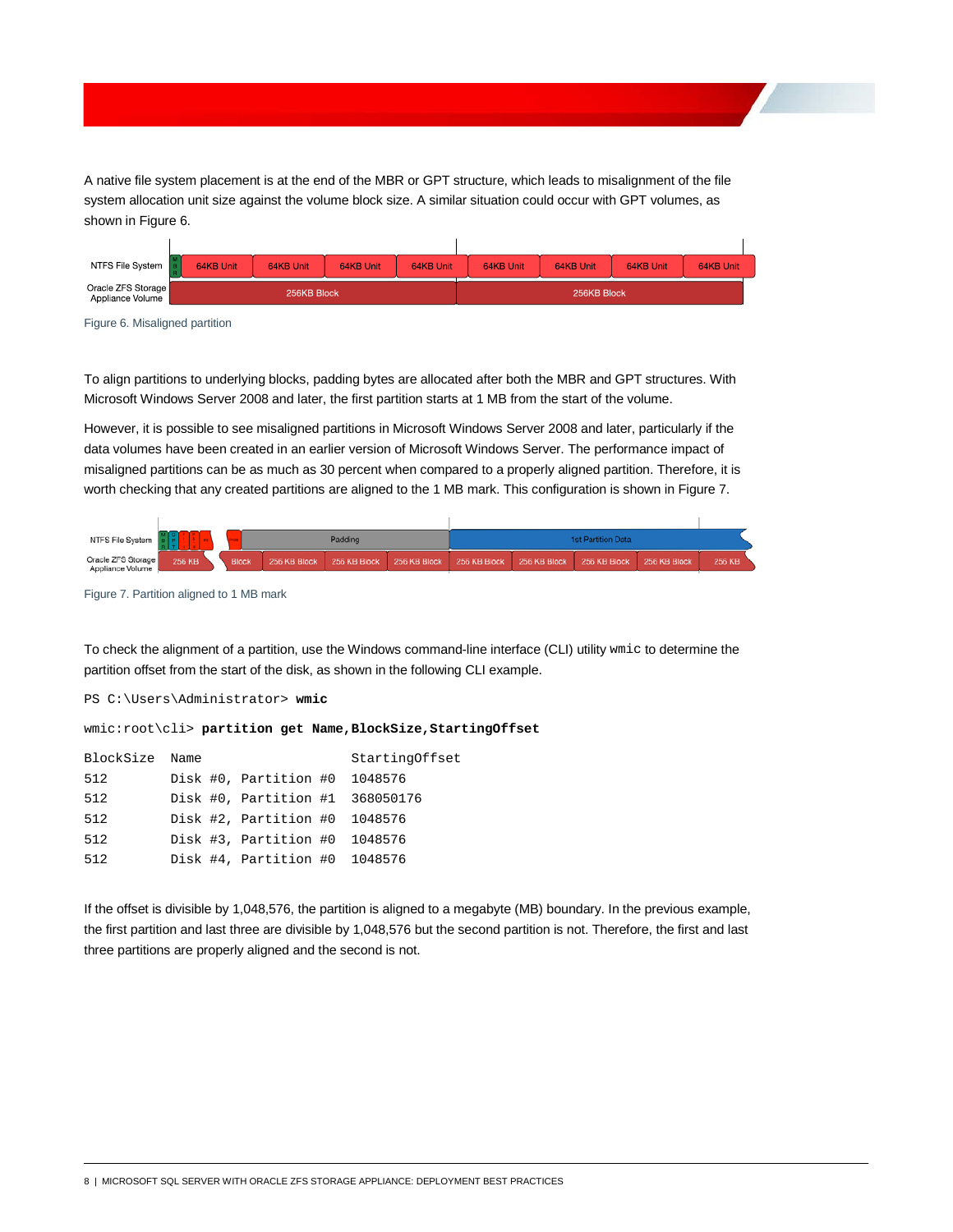Partitions can be manually aligned during creation using the diskpart utility, and diskpart may also be used to verify alignment by using the list partition command, as illustrated in the following CLI example.

PS C:\Users\Administrator> **diskpart**

Microsoft DiskPart version 6.3.9600

Copyright (C) 1999-2013 Microsoft Corporation.

On computer: W2K12-R2

#### DISKPART> **list disk**

| Disk ### Status |        | Size            | Free           | Dvn | Gpt     |
|-----------------|--------|-----------------|----------------|-----|---------|
|                 |        |                 |                |     |         |
| Disk 0          | Online | 84 GB           | 0 <sub>B</sub> |     |         |
| Disk 1          | Online | 25 GB           | 25 GB          |     |         |
| Disk 2          | Online | 1024 MB         | 1920 KB        |     | $\star$ |
| Disk 3          | Online | 2048 MB 1920 KB |                |     | $\star$ |
| Disk 4          | Online | 4096 MB         | 4094 MB        |     | $\star$ |

#### DISKPART> **select disk 4**

Disk 4 is now the selected disk.

DISKPART> **create partition primary align=1024**

DiskPart succeeded in creating the specified partition.

#### DISKPART> **list part**

| Partition ### Type |         | Size            | Offset |
|--------------------|---------|-----------------|--------|
|                    |         |                 |        |
| * Partition 1      | Primarv | 4094 MB 1024 KB |        |

DISKPART> **format fs=ntfs unit=64k quick label="SQLData1"**

100 percent completed

DiskPart successfully formatted the volume.

DISKPART>

More information regarding partition alignment and the performance implications can be found in the Oracle white paper ["Aligning Partitions to Maximize Storage Performance.](http://www.oracle.com/technetwork/server-storage/sun-unified-storage/documentation/partitionalign-111512-1875560.pdf)"

### <span id="page-11-0"></span>General Recommendations

Use the following general configuration guidelines based on Oracle ZFS Storage Appliance best practices and Microsoft recommendations.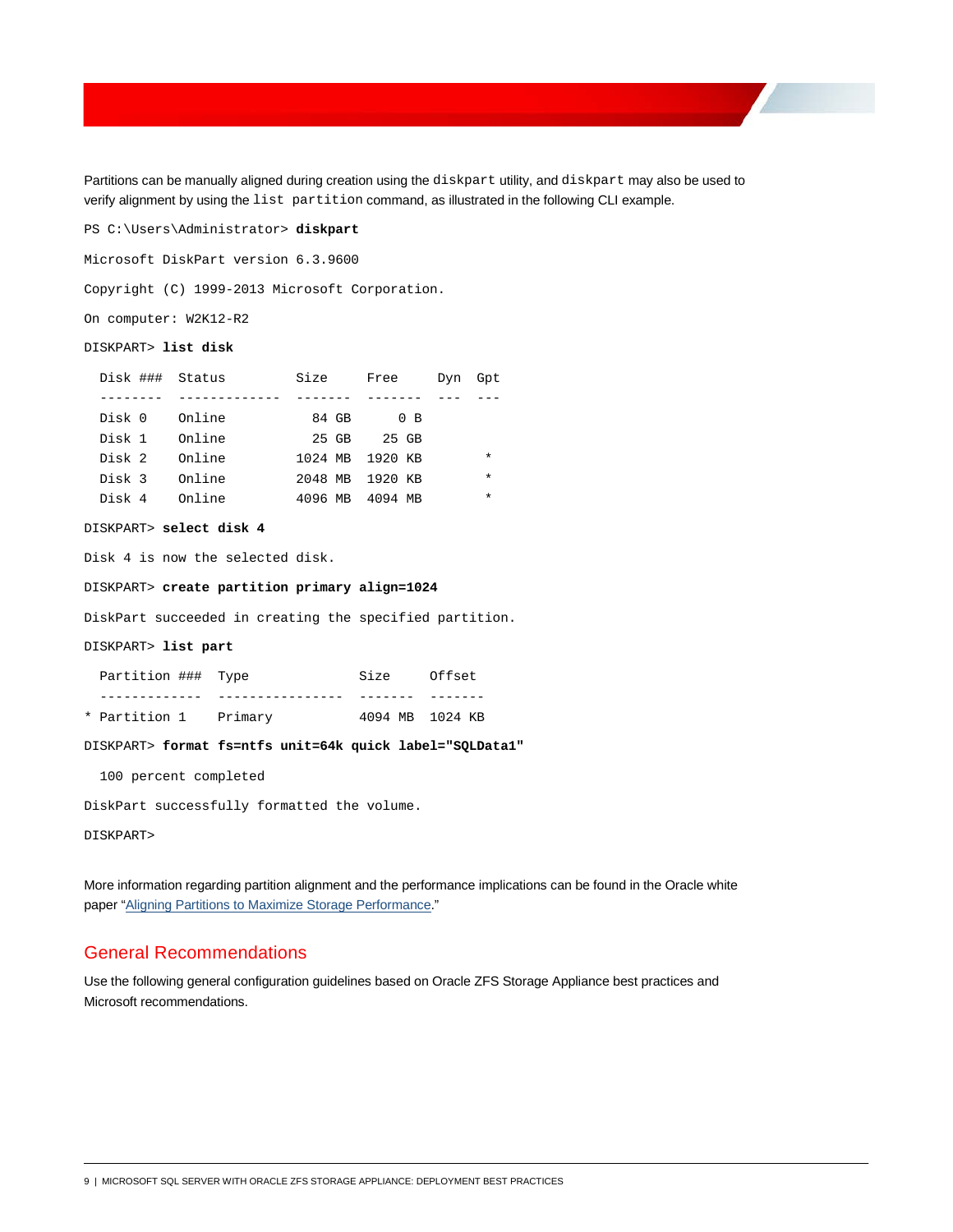### <span id="page-12-0"></span>Oracle ZFS Storage Appliance DRAM

To provide the best caching facilities to Microsoft SQL Server I/O requests, an Oracle ZFS Storage Appliance system should be configured with the maximum amount of dynamic random access memory (DRAM) possible. Oracle ZFS Storage Appliance systems use advanced cache-management features to satisfy as many requests as possible from DRAM, flash cache or, if necessary, from hard drives under control of a proven operating system.

With a large amount of DRAM installed, an Oracle ZFS Storage Appliance system can satisfy 70 percent to 90 percent of I/O requests from DRAM, thus minimizing I/O latency while still providing the resilience and persistence of a flexible RAID device.

#### <span id="page-12-1"></span>tempdb Database

Per Microsoft's recommendation, Microsoft's tempdb database should be considered a top-priority database when allocating storage resources, because Microsoft SQL Server uses it internally for many operations. tempdb is a system database that is used as a global resource for temporary user objects, tables, stored procedures, variables, and cursors, among many other uses. tempdb performance impacts the performance of all other databases to which tempdb provides services.

Microsoft recommends that tempdb be situated on its own volumes (data and log) and not shared with any other database files. These tempdb structures should, however, be placed in the common hybrid pool to maximize the available cache resources.

#### <span id="page-12-2"></span>Volume Space Management

Databases should not be set to automatically grow or shrink, but should have their volume space allocated at creation. Allowing dynamic growth and shrinkage of the database can lead to unpredictable performance, because the file modification might take place at an unsuitable time for the database workload. Similarly, underlying Oracle ZFS Storage Appliance LUNs should not be configured as thinly provisioned.

To provide the best performance, file systems built on Oracle ZFS Storage Appliance volumes should not exceed 90 percent capacity. When very large (multi-terabyte) volumes are created, this figure can be increased to 95 percent.

### <span id="page-12-3"></span>Sample Configurations

To demonstrate the best practices in action, this section describes the configuration suggested for two differing workload types: DW and OLTP.

As always, these configurations should be tested with a benchmarking tool, such as Microsoft SQLIOSim, to ensure that the configuration meets or exceeds the performance requirements for the required priority workload type.

The following tables provide sample configurations for DW workloads and OLTP workloads.

### **TABLE 3. SAMPLE CONFIGURATION FOR DW WORKLOADS**

| Parameter             | DW Data     | DW Log      |
|-----------------------|-------------|-------------|
| Pool Data Profile     | Mirrored    | Mirrored    |
| Pool Log Profile      | Striped     | Striped     |
| Compression           | <b>LZJB</b> | <b>LZJB</b> |
| <b>Volume Size</b>    | As required | As required |
| <b>Thin Provision</b> | No          | No          |
| <b>Block Size</b>     | 1 MB        | 1 MB        |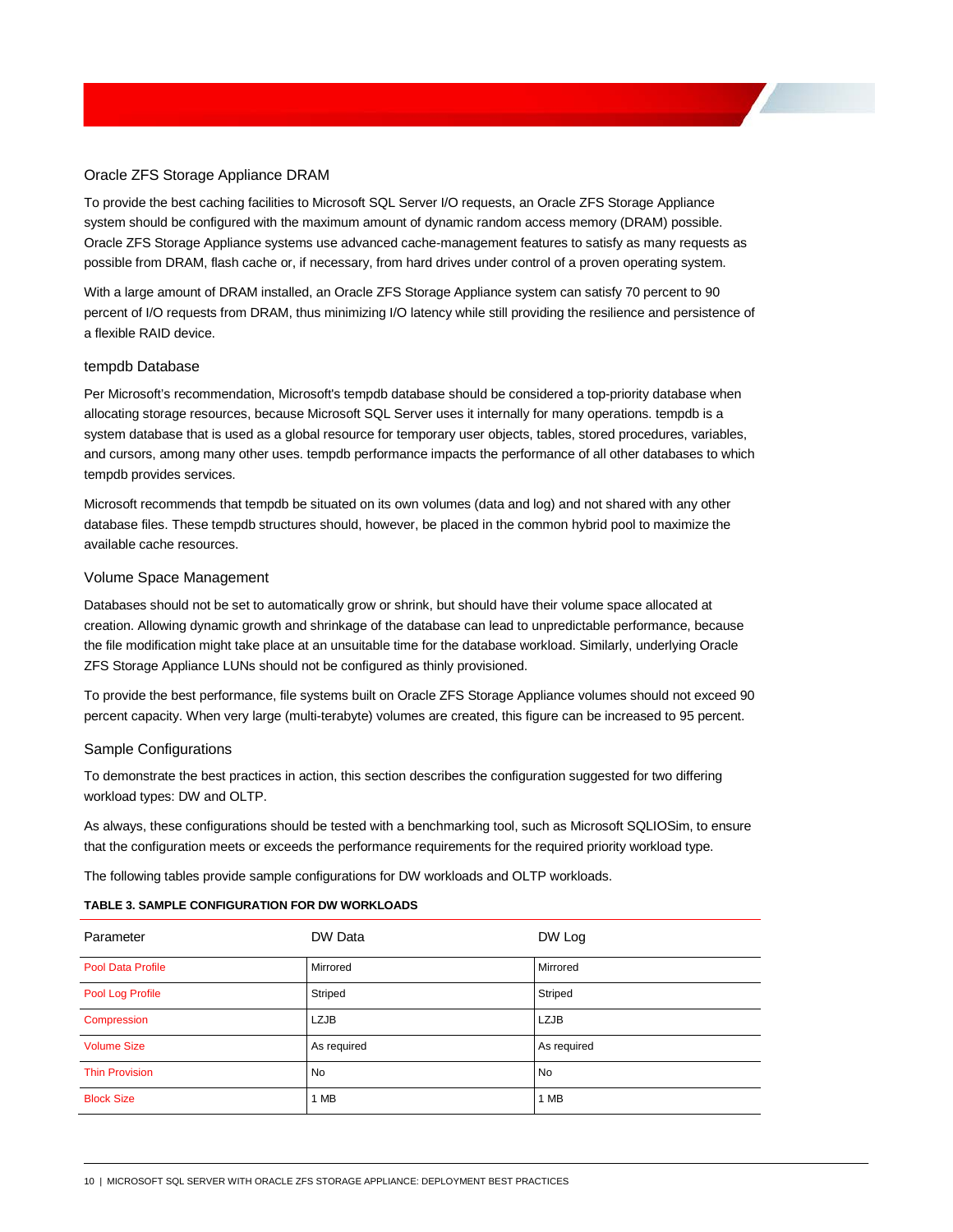| Parameter                     | DW Data         | DW Log          |
|-------------------------------|-----------------|-----------------|
| Encryption                    | Off             | Off             |
| <b>Cache Device Use</b>       | Data + metadata | Data + metadata |
| <b>Synchronous Write Bias</b> | Throughput      | Latency         |
| <b>NTFS Allocation Unit</b>   | 64 K            | 64 K            |

#### **TABLE 4. SAMPLE CONFIGURATION FOR OLTP WORKLOADS**

| <b>OLTP</b> Data | OLTP Log        |
|------------------|-----------------|
| Mirrored         | Mirrored        |
| Striped          | Striped         |
| <b>LZJB</b>      | <b>LZJB</b>     |
| As required      | As required     |
| <b>No</b>        | No              |
| 512 KB           | 512 KB          |
| Off              | Off             |
| Data + metadata  | Data + metadata |
| Latency          | Latency         |
| 64 K             | 64 K            |
|                  |                 |

# <span id="page-13-0"></span>Microsoft SQL Server Backups

The backup utility built into Microsoft SQL Server can be initiated from Microsoft SQL Server Management Studio or from a T-SQL session.

Microsoft SQL Server backups allow tablespaces and indices to be backed up without shutting down the database. When the individual database files are very large and there are multiples of these very large files, Microsoft SQL Server offers the ability to back up these files independently, without the need to back up all files at the same time. In practice, very few implementations use this option, so it will not be covered in this document.

With this in mind, there are still several choices to be made regarding the backup options and the backup destination options. Assuming the backup is destined for storage within an Oracle ZFS Storage Appliance system, the following items should be considered:

- **»** SQL Server BLOCKSIZE
- **»** SQL Server MAXTRANSFERSIZE
- **»** SQL Server BUFFERCOUNT
- **»** SQL Server compression versus Oracle ZFS Storage Appliance compression
- **»** Oracle ZFS Storage Appliance access protocol
- **»** Oracle ZFS Storage Appliance pool data profile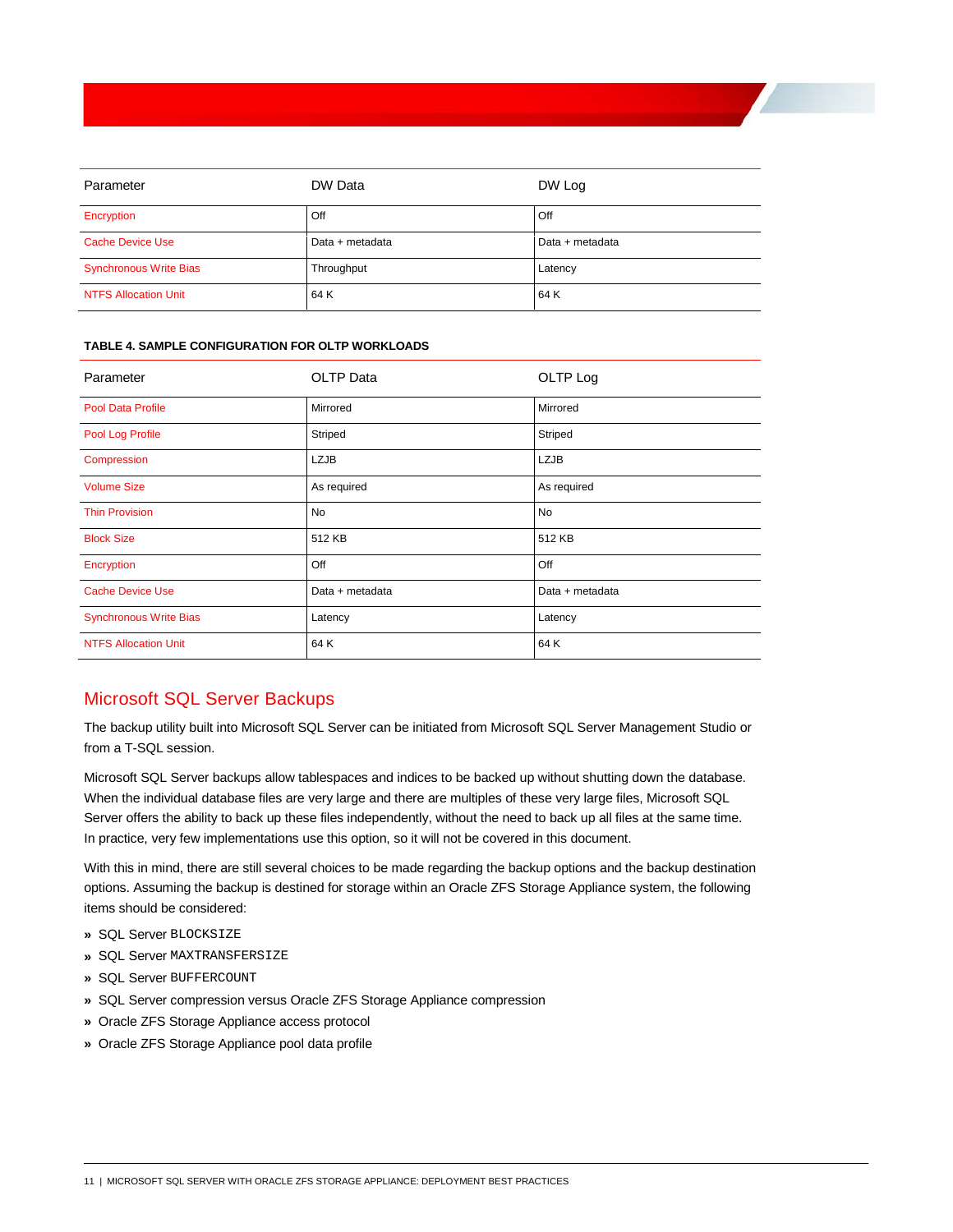- **»** Oracle ZFS Storage Appliance pool log profile
- **»** Oracle ZFS Storage Appliance data deduplication
- **»** Network infrastructure

### <span id="page-14-0"></span>Microsoft SQL Server BLOCKSIZE

The Microsoft SQL Server BLOCKSIZE parameter defines the block size of the output stream from the backup utility. This is distinct from any database block size. This is a highly relevant parameter when the destination of the backup utility is a block device, such as a tape drive, that can also affect the throughput of the backup application and, thus, affects the performance of backups for normal database operation.

The supported block sizes, in bytes, are 512; 1,024; 2,048; 4,096; 8,192; 16,384; 32,768; and 65,536. When the destination is an Oracle ZFS Storage Appliance system, the best backup performance, in general, is achieved with a 64 K (65,536 bytes) BLOCKSIZE setting.

#### <span id="page-14-1"></span>Microsoft SQL Server MAXTRANSFERSIZE

The MAXTRANSFERSIZE parameter defines the maximum chunk of data to be transferred to the backup medium.

Its permitted values are in multiples of 64 K, up to 4,096 K (or 4 MB), with a default of 1 MB. When the backup destination is an Oracle ZFS Storage Appliance system, 2 MB (2,097,152 bytes), in practice, is the most efficient MAXTRANSFERSIZE setting.

### <span id="page-14-2"></span>Microsoft SQL Server BUFFERCOUNT

The Microsoft SQL Server BUFFERCOUNT parameter defines the total number of buffer slots to be used for the backup operation, where the total size of memory allocated is BUFFERCOUNT \* MAXTRANSFERSIZE. This is mainly relevant only in small-memory servers, and it should be set such that it does not cause memory starvation in these servers, while also allowing for all running processes. When server memory is not an issue and the destination is an Oracle ZFS Storage Appliance system, 512 buffers are more than sufficient.

### <span id="page-14-3"></span>Microsoft SQL Server Compression Versus Oracle ZFS Storage Appliance Compression

Microsoft SQL Server offers the ability to compress the data stream from the backup prior to transmitting it to any backup medium. Oracle ZFS Storage Appliance systems also offer the opportunity to compress the data on disk transparent to the application.

Compression has an impact on CPU utilization on whichever platform undertakes the operation: This might be relevant when CPU resources are at a premium on the server.

In practice, when compression is applied at Microsoft SQL Server, the backup throughput can double, and the backup image can be compressed by a factor of 3.83.

However, when LZ4 compression is applied at the Oracle ZFS Storage Appliance file system level, the backup image is compressed by a factor of 5.83.

When a pattern of full and incremental backups is taken (for example, a weekly full backup and a daily incremental backup), this compression can increase further with the implementation of data deduplication within an Oracle ZFS Storage Appliance system. This can be over 1.5 times the data reduction offered by compression alone, resulting in a total data reduction ratio of 10, but without the added advantage of reducing the backup time.

The choice is between Microsoft SQL Server with low compression and using more disk space for faster backups versus an Oracle ZFS Storage Appliance system with high compression and using much less disk space for slower backups.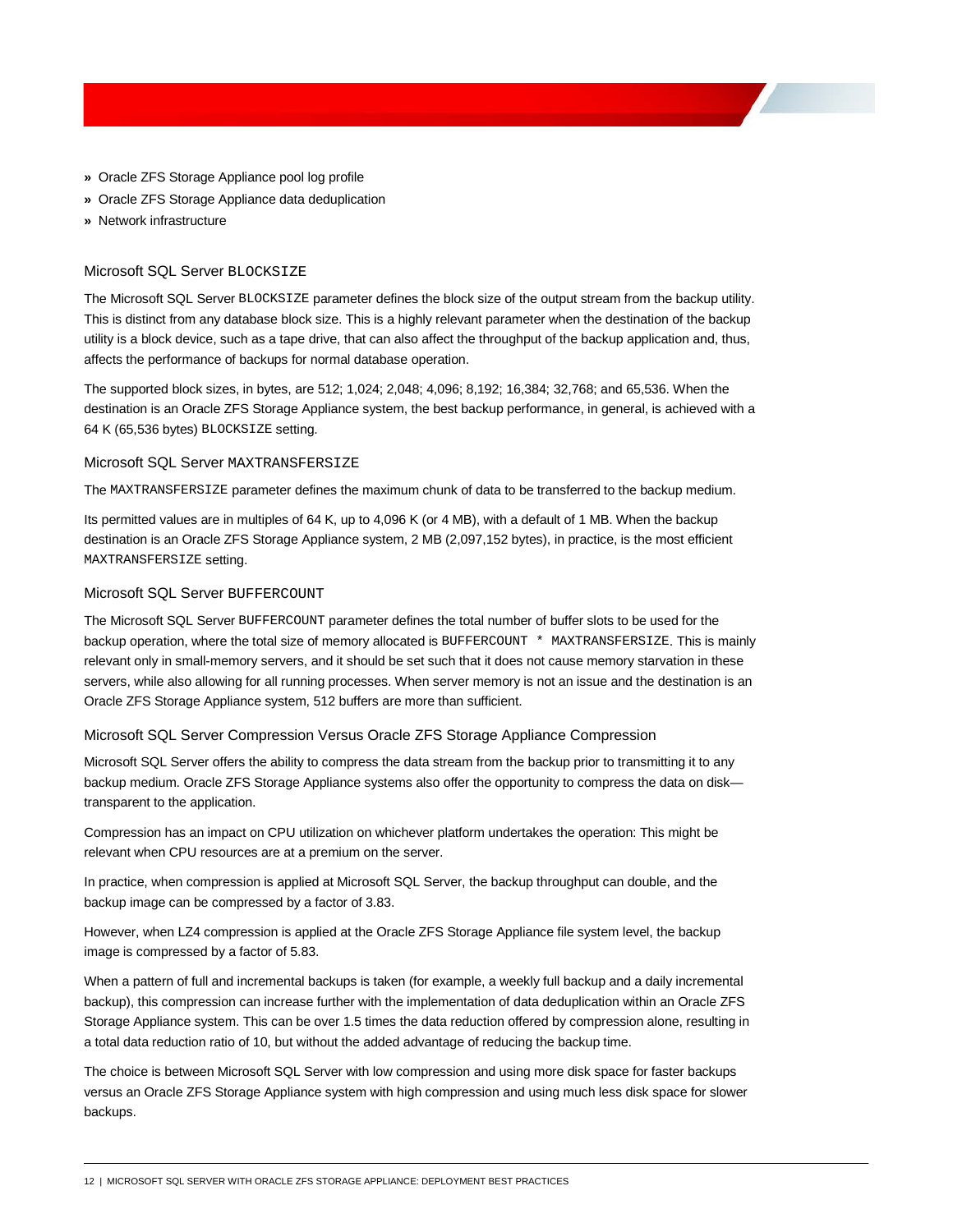#### <span id="page-15-0"></span>Oracle ZFS Storage Appliance Access Protocols

Oracle ZFS Storage Appliance systems offer a number of access protocols to clients: Fibre Channel; iSCSI; SMB versions 1, 2, and 3; NFS versions 2, 3, 4, and 4.1; and InfiniBand.

Predominantly, iSCSI, a block protocol, and SMB, a file protocol, are used for Microsoft SQL Server backups.

iSCSI offers very little performance difference over SMB3.0, and, in a number of circumstances, iSCSI is outperformed by SMB3.0.

One of the major differences between SMB2 and SMB3 is the multichannel SMB feature, which is negotiated at client connection time. Just like iSCSI, it is possible to access volumes (LUNs for iSCSI) for multiple Ethernet connections over multiple common networks. Unlike iSCSI, this is entirely and automatically configured by the client and server at connection time.

For iSCSI, these settings must be manually configured in the iSCSI initiator control panel (for details, see ["Using](http://www.oracle.com/technetwork/articles/servers-storage-admin/o11-129-iscsi-luns-windows-522255.html)  [Sun ZFS Storage Appliance iSCSI LUNs in a Microsoft Windows Server 2008 R2 Environment"](http://www.oracle.com/technetwork/articles/servers-storage-admin/o11-129-iscsi-luns-windows-522255.html)).

However, SMB3 might not be quite the advantage as it first seems, because the SMB3.0 traffic will use all common networks, whether they are designated as data or administration networks. This can be problematic when any administration network is set up as a low-throughput network due to its low incidence of intentional traffic. An example is when a gigabit Ethernet (1 GbE) network is configured for administration, and a 10 GbE network is configured for data.

Fortunately, it is possible to constrain which interfaces on the client to use for a particular server (for details, see ["New-SmbMultichannelConstraint"](https://technet.microsoft.com/en-us/itpro/powershell/windows/smb/share/new-smbmultichannelconstraint)).

iSCSI LUNs cannot be shared between clients when using the default Microsoft Windows Server file system (NTFS) and, because NTFS is a block storage protocol, the size of the volume is relatively static. It is, of course, changeable if the change increases the size. However, this requires operations on both the Oracle ZFS Storage Appliance system and the Microsoft Windows Server clients to increase the LUN and file system sizes.

An Oracle ZFS Storage Appliance SMB3.0 share allows a much more efficient use of disk space, which is shared among clients and has very little "waste" compared to iSCSI or FC LUNs.

Oracle recommends using SMB3.0 shares when storing Microsoft SQL Server backups. However, this does not preclude the deployment of iSCSI or FC LUNs for the same purposes when deemed more appropriate.

### <span id="page-15-1"></span>Network Infrastructure

Regardless of which protocol is chosen to access an Oracle ZFS Storage Appliance system, the network infrastructure can have a major impact on the performance of Microsoft SQL Server backups. For IP-based protocols (whether file- or block-based) and for Fibre Channel protocols, there are a number of technologies available at varying costs for various performance levels.

For example, in addition to the usual 1 GbE technology, there are enhanced technologies that increase the signaling rate to 10 GbE and 40 GbE. Other technologies are available (25 GbE and 100 GbE), but those have yet to see widespread adoption.

40 GbE is effectively four bonded 10 GbE channels. However, just replacing a 10 GbE interface card with a 40 GbE card will not necessarily provide four times the bandwidth of the 10 GbE card, because single- or low-threaded applications cannot make use of the extra lanes available through 40 GbE interfaces.

In practice, 40 GbE can suffer worse performance than 10 GbE, but these are boundary conditions that, with luck, will never be seen in implementation.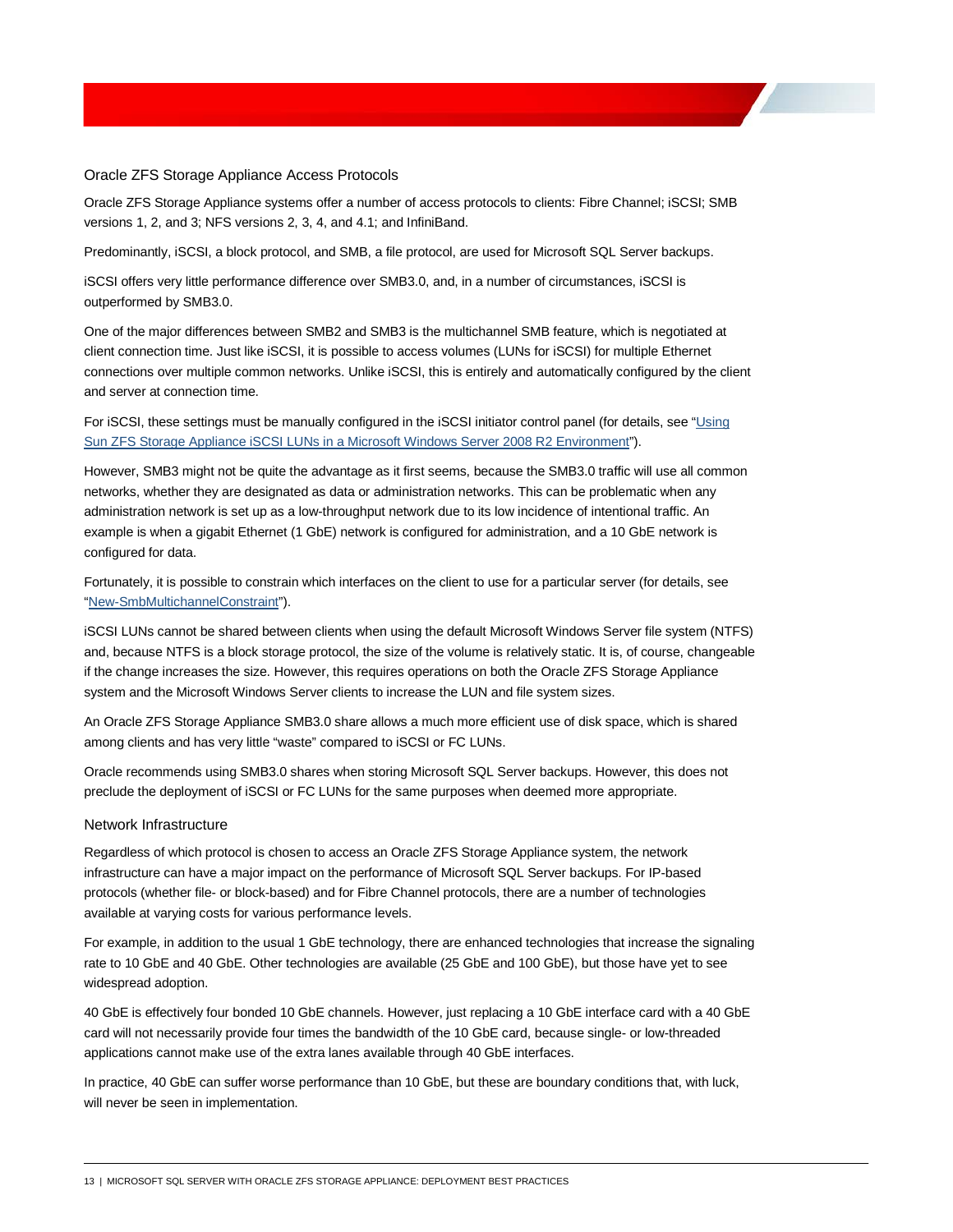Whatever form of interface is chosen, Microsoft SQL Server backups perform best with a high Ethernet maximum transmission unit (MTU) setting. Setting the MTU at 9,000 on both the client and the Oracle ZFS Storage Appliance system can result in an increase in Microsoft SQL Server backup throughput of up to 6 percent on a 10 GbE interface.

The following table provides a sample configuration for deployment of a Microsoft SQL Server and an Oracle ZFS Storage Appliance system, including the network interface settings.

| <b>Parameter</b>                                    | <b>Backup</b>                                    |
|-----------------------------------------------------|--------------------------------------------------|
| Pool Data Profile                                   | RAIDZ2                                           |
| Pool Log Profile                                    | Striped                                          |
| Compression                                         | LZ4                                              |
| <b>Volume Size</b>                                  | As required                                      |
| <b>Thin Provision</b>                               | No                                               |
| <b>Block Size</b>                                   | 64 KB                                            |
| Encryption                                          | Off                                              |
| <b>Cache Device Use</b>                             | Data + metadata                                  |
| <b>Synchronous Write Bias</b>                       | Throughput                                       |
| <b>NTFS Allocation Unit</b>                         | 64 K                                             |
| Network Interface (client)                          | 10 GbE                                           |
| Network Interface<br>(Oracle ZFS Storage Appliance) | 10 GbE (few clients) or<br>40 GbE (many clients) |
| <b>Ethernet MTU</b>                                 | 9,000                                            |
| <b>BLOCKSTZE</b>                                    | 64 K                                             |
| <b>MAXTRANSFERSIZE</b>                              | 2 MB                                             |
| <b>BUFFERCOUNT</b>                                  | Client-memory dependent                          |

| TABLE 5. SAMPLE CONFIGURATION FOR BACKUP |  |  |
|------------------------------------------|--|--|
|------------------------------------------|--|--|

# <span id="page-16-0"></span>**Conclusion**

Oracle ZFS Storage Appliance systems have a storage architecture that automatically optimizes their use of DRAM, flash cache, and disk accesses to provide a highly flexible platform on which businesses can host their databases, mail systems, and virtual desktop infrastructure in an efficient and cost-effective way.

By providing features such as on-disk compression, encryption, and thin provisioning, Oracle ZFS Storage Appliance systems play a key role in supporting business processes and policies so you can simplify your storage infrastructure while maintaining the same or greater level of functionality, thus reducing costs and improving efficiency. That high efficiency can be maintained by following the best practices described in this paper when you configure a Microsoft SQL Server and an Oracle ZFS Storage Appliance system for deployment.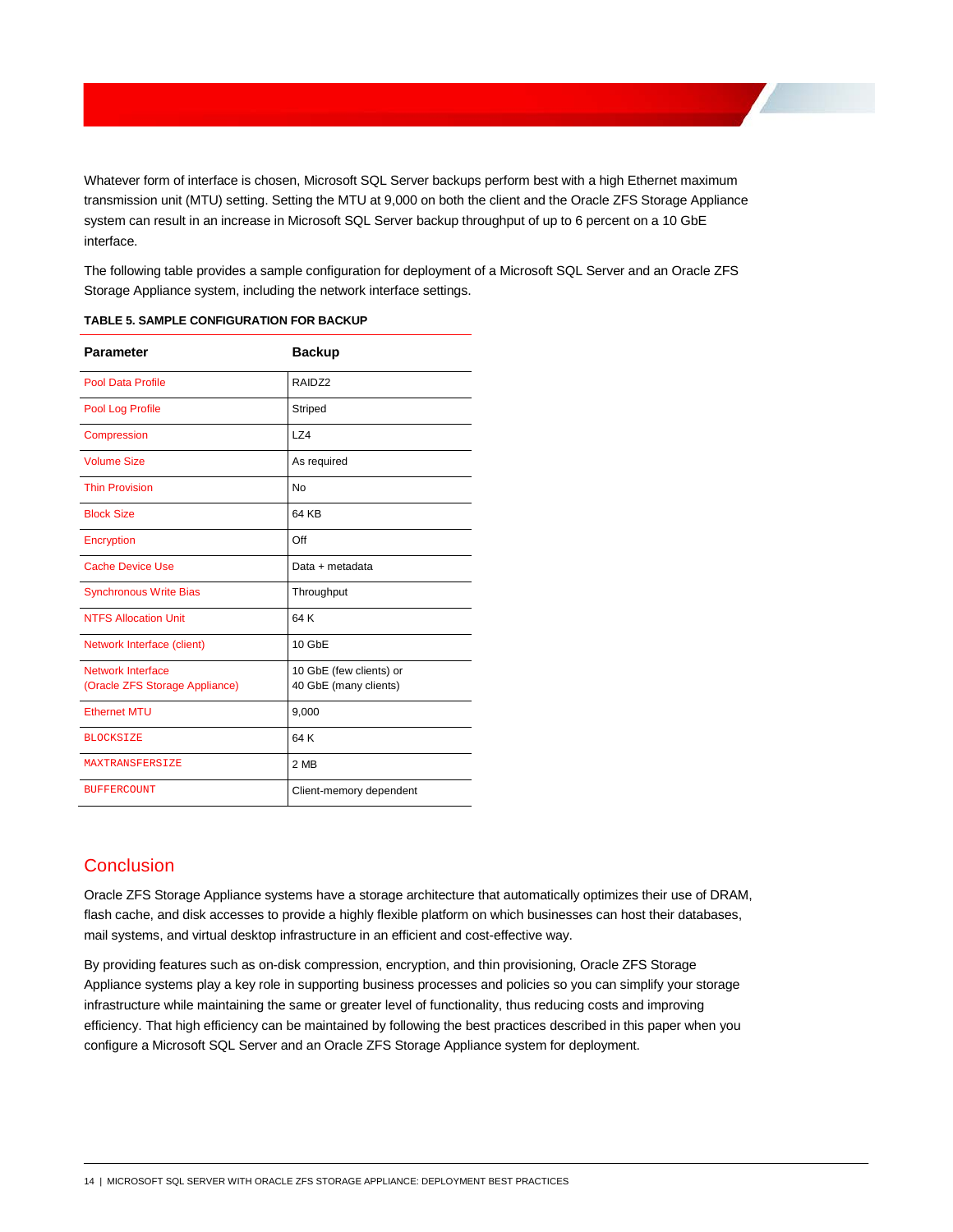# <span id="page-17-0"></span>References

See the following resources for additional product information:

- **»** [Oracle ZFS Storage Appliance white papers and subject-specific resources,](http://www.oracle.com/technetwork/server-storage/sun-unified-storage/documentation/index.html) including "Aligning Partitions to Maximize Storage Performance"
- **»** [Oracle ZFS Storage Appliance product information](https://www.oracle.com/storage/nas/index.html)
- **»** [Oracle ZFS Storage Appliance documentation library,](http://docs.oracle.com/en/storage/) including installation, analytics, customer service, and administration guides

The Oracle ZFS Storage Appliance documentation is also available through the Oracle ZFS Storage Appliance help function, which can be accessed through the browser user interface.